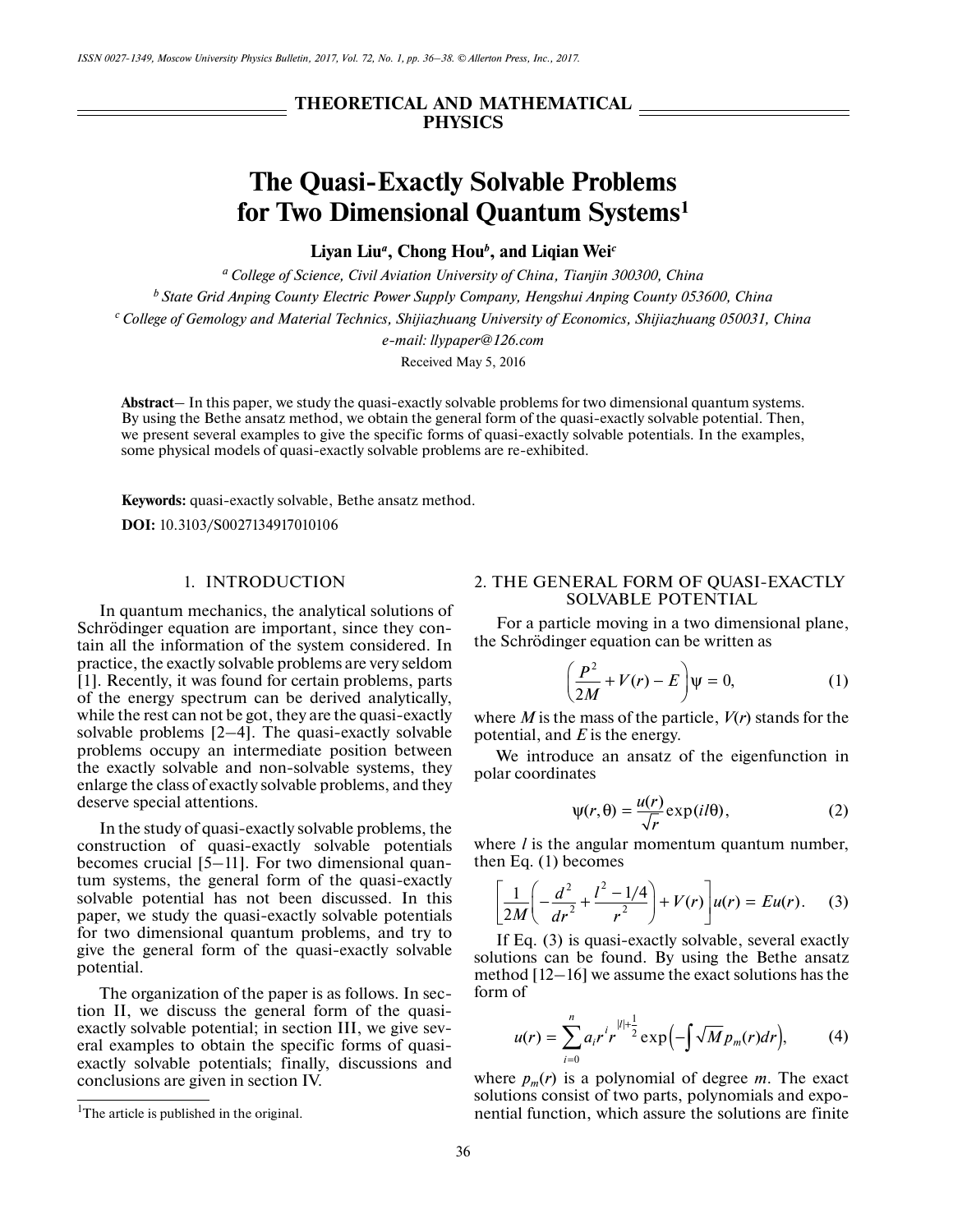at the limits  $r \to 0$  and  $r \to \infty$ . Then the quasi-exactly solvable potential reads

$$
V(r) = \frac{1}{2} \Biggl\{ \bigl[ p_m(r) \bigr]^2 + p_{m-1}(r) + \frac{k}{r} \Biggr\},\tag{5}
$$

where  $p_{m-1}(r)$  is a polynomials of degree  $m-1$ , and k is a parameter to be determined. Obviously, the form of quasi-exactly solvable potential depends on the polynomial  $p_m(r)$  and the number *n*, which is the degree of the polynomial in the solution. In the following section we take several examples to give the specific forms of quasi-exactly solvable potentials.

#### 3. EXAMPLES

For simplicity, we choose  $p_m(r) = ar$  to give the specific forms of the quasi-exactly solvable potential. The degree of the polynomial  $p_m(r)$  is one,  $m = 1$ , then the degree of polynomial  $p_{m-1}(r)$  becomes zero, namely, polynomial  $p_{m-1}(r)$  is a constant,  $p_{m-1}(r) = c$ . From Eq. (5) one gets the quasi-exactly solvable potential

$$
V(r) = \frac{1}{2} \left( a^2 r^2 + \frac{k}{r} \right),
$$
 (6)

where *k* is a parameter to be determined, and the constant *с* is ignored in the potential.

The exact solution of Eq. (3) is

$$
u(r) = \sum_{i=0}^{n} a_i r^i r^{\frac{|l| + \frac{1}{2}}{2}} \exp\left(-\frac{1}{2} \sqrt{M} a r^2\right).
$$
 (7)

It is obvious that the constraint  $a > 0$  should be imposed in order to keep the wave function finite.

The parameter *k* depends on the value of *n*. For simplicity, we take  $n = 1$  and  $n = 2$  as examples to give the explicit expressions.

If 
$$
n = 1
$$
  
\nIf  $n = 1$ ,  $u(r)$  becomes  
\n
$$
u(r) = (a_0 + a_1 r)r^{1+\frac{1}{2}} \exp(-\int \sqrt{M} ar dr).
$$
\n(8)

Substituting the solution Eq. (8) into the second order differential equation Eq. (3) yields

$$
\frac{k}{r} - 2E = \frac{(2|l| + 1)a_1}{Ma_0r} + a \frac{-2|l| - 4}{\sqrt{M}}
$$

$$
+ \frac{2a_0a/\sqrt{M} + (-2|l| - 1)a_1^2/(Ma_0)}{a_0 + a_1r}.
$$
(9)

Comparing the two sides of Eq. (9), we obtain

$$
k = \frac{(2|l| + 1)a_1}{Ma_0},
$$
  

$$
E = \frac{a(|l| + 2)}{\sqrt{M}},
$$
 (10)

$$
0 = 2a_0 a/\sqrt{M} + (-2|l| - 1)a_1^2/(Ma_0).
$$

The parameter *k* depends on the angular momentum quantum number *l* and the ratio of the coefficients  $a_1$  to  $a_0$ . Solving the third equation in Eq. (10), we get

$$
\frac{a_1}{a_0} = \pm \sqrt{\frac{a\sqrt{M}}{|l| + 1/2}};
$$
\n(11)

then the parameter *k* becomes

$$
k = \frac{\pm \sqrt{a(4|l| + 2)}}{\sqrt[4]{M^3}}.
$$
 (12)

Therefore, for special values of *k*, a quadratic potential plus Coulomb potential is a quasi-exactly solvable potential, and one of its solution can be obtained analytically.

 $\text{If } n = 2$ 

The parameter *k* will be different from it in Eq. (12), we explore the specific form of it. When  $n = 2$ ,  $u(r)$ becomes

$$
u(r) = (a_0 + a_1r + a_2r^2)r^{\frac{||r|^{\frac{1}{2}}}{2}} \exp\left(-\int \sqrt{M}ar dr\right).
$$
 (13)

Substituting the solution (13) into Eq. (3), and after simple calculations, we get

$$
\frac{k}{r} - 2E = -\frac{4}{\sqrt{M}}a - a\frac{(2|l|+2)}{\sqrt{M}} + \frac{2a_1}{a_0M}\frac{|l|+\frac{1}{2}}{r}
$$
\n
$$
+\frac{(-2|l|-1)(a_1 + a_2r)a_1/(a_0M) - 2a_1ar/\sqrt{M} + (4|l|+4)a_2/M + 4a(a_0 + a_1r)/\sqrt{M}}{a_0 + a_1r + a_2r^2}.
$$
\n(14)

Comparing the two sides of Eq. (14), we get the expressions of the energy and parameter *k*

$$
E = a \frac{(|l| + 3)}{\sqrt{M}},
$$
  
\n
$$
k = (2|l| + 1) \frac{a_1}{a_0 M}.
$$
 (15)

Obviously, the parameter *k* depends on the ratio of  $a_1$ to  $a_0$ . The coefficients  $a_i$  in  $u(r)$  can be obtained from the following equations

$$
(-1|l| - 1)\frac{a_1^2}{a_0 M} + (4|l| + 4)\frac{a_2}{M} + \frac{4}{\sqrt{M}}aa_0 = 0,
$$
  

$$
(-2|l| - 1)\frac{a_1 a_2}{a_0 M} - \frac{2a_1 a}{\sqrt{M}} + \frac{4}{\sqrt{M}}aa_1 = 0.
$$
 (16)

MOSCOW UNIVERSITY PHYSICS BULLETIN Vol. 72 No. 1 2017